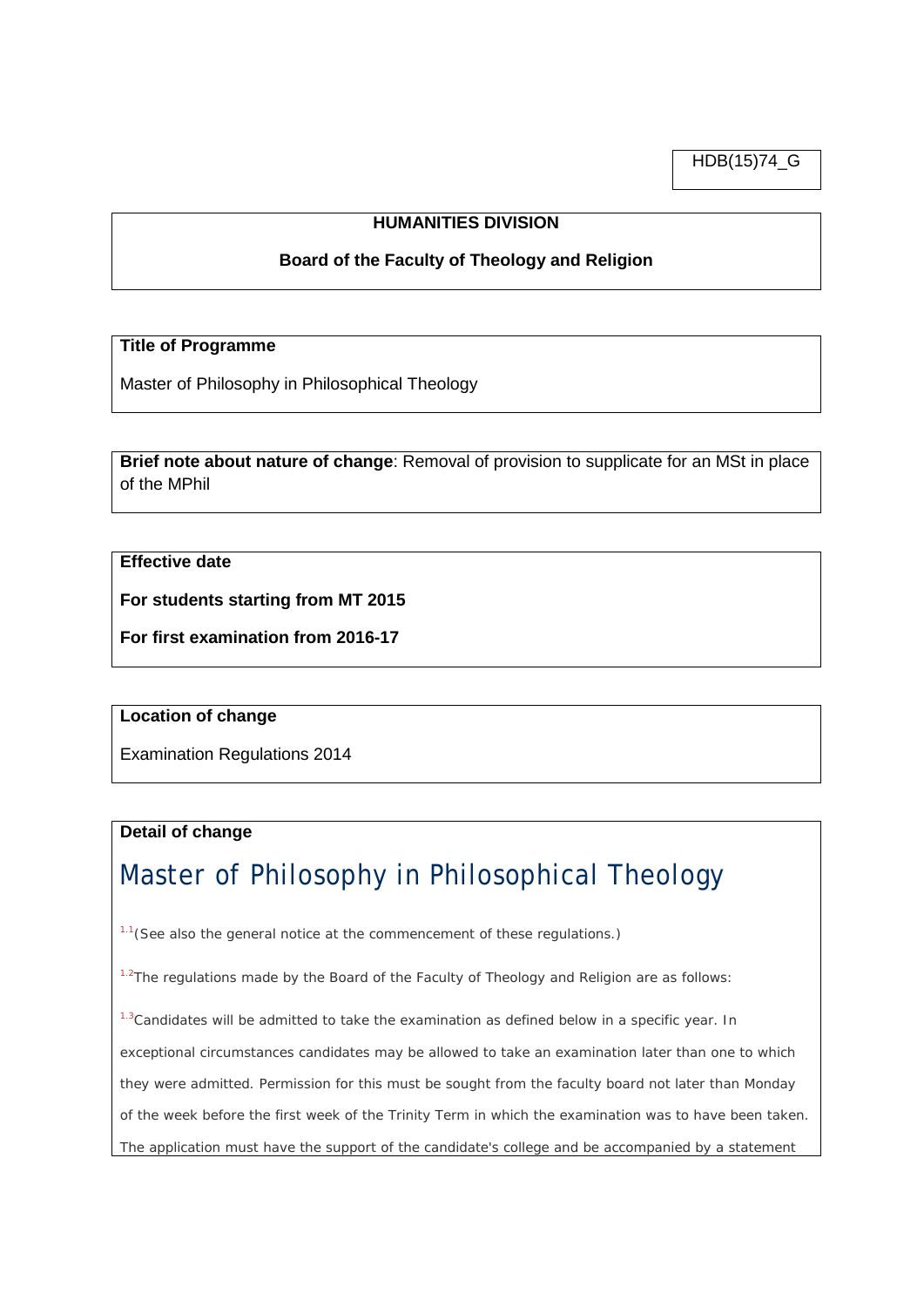from the supervisor.

1.4Candidates shall be required:

 $1.5(a)$  To present themselves for a written examination in three of the papers prescribed below, the selection to depend on their previous qualifications;

1.6(*b*) to present a thesis**{** [HYPERLINK "http://www1.admin.ox.ac.uk/examregs/2014-](http://www1.admin.ox.ac.uk/examregs/2014-15/mopinphiltheo/administratorview/%23d.en.176608) 15/mopinphiltheo/administratorview/" \l "d.en.176608" \o "Root » UAS Home &raguo; Examination Regulations &raguo; 2014-15 &raguo; Master of Philosophy in Philosophical Theology » Administrator View : 13"<sup>2</sup> of not more than 30,000 words on a topic in philosophical theology to be approved by the faculty board (the thesis must be accompanied by a signed statement by the candidate that the thesis is his or her own work except where otherwise indicated; successful candidates may be required to deposit one copy of the thesis in the Bodleian and to sign a form stating whether they give permission for the thesis to be consulted);

 $1.7(c)$  to present themselves for a viva voce examination unless individually dispensed by the examiners (no candidate will be failed without a viva).

1.81. *Philosophy of Religion*

 $1.9$ with syllabus for examination the same as that for essays for the B.Phil. in Philosophy.

1.102. *Either Moral Philosophy*

1.11*or Metaphysics and Theory of Knowledge*

1.12*or Philosophical Logic and Philosophy of Language*

1.13*or Philosophy of Science*

1.14*or Philosophy of Mind and of Action*

 $1.15$  with syllabus for examination the same as that for essays for the B.Phil. in Philosophy.

#### 1.163. *History of Philosophical Theology*

<sup>1.17</sup>The paper will contain questions on philosophical influences on theology during the patristic period, the early medieval period, and the period 1760-1860. Candidates are required to show knowledge of two of the three periods, and, within each of those two periods, of some of the principal relevant writings, viz. for the patristic period of works of Origen and Augustine, for the early medieval period of works of Anselm and Aquinas, and for the period 1760-1860 of works of Kant, Kierkegaard, and Schleiermacher. Study of texts in the original languages will not be required.